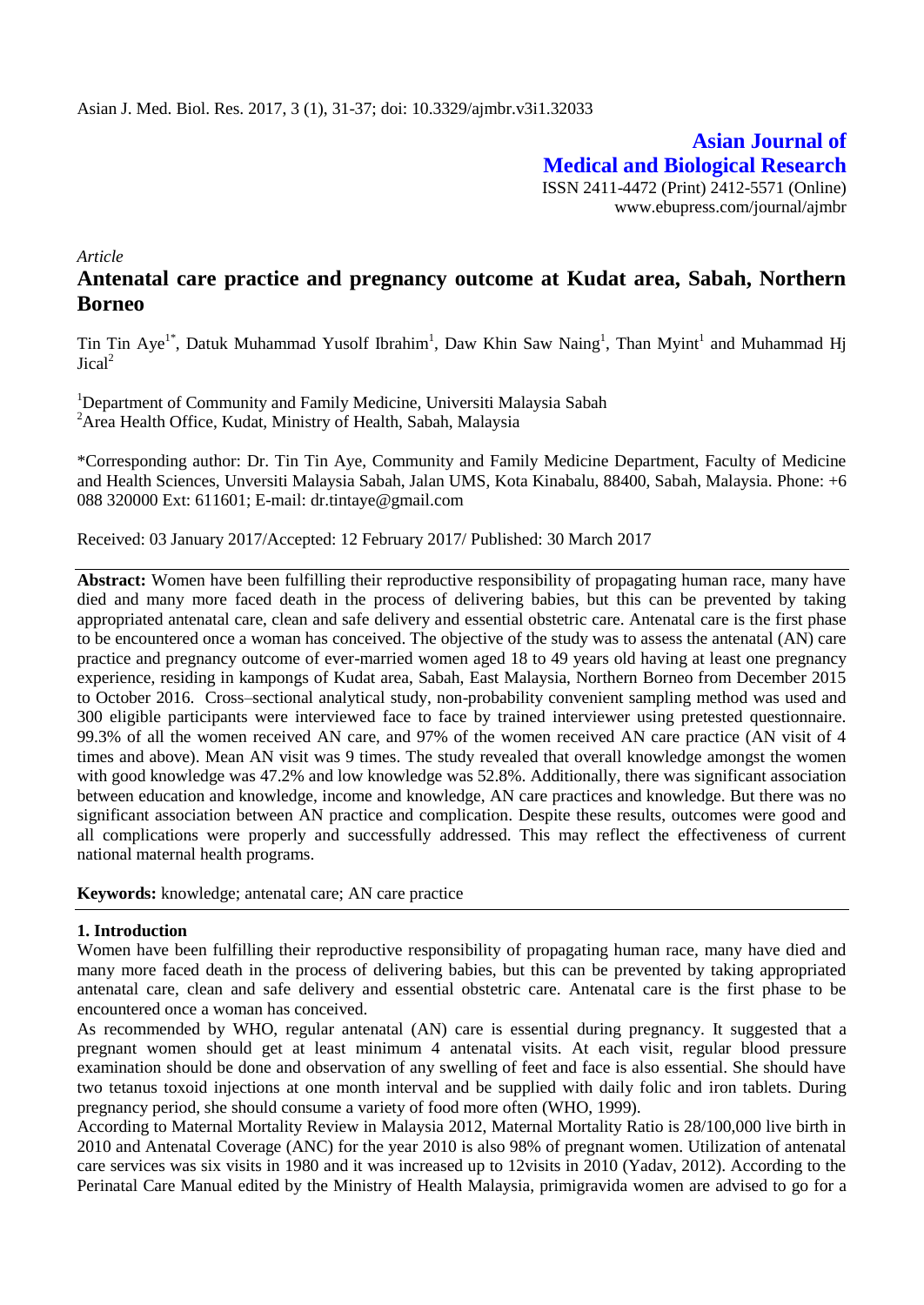total of ten visits during their pregnancy and for multigravida women, the total recommended antenatal visit is eight sessions (MOH Malaysia, 2013).

Proper antenatal care would promote reproductive health; prevent unforeseen complication, resulting in reduced maternal and foetal mortality. Hence it is the high time to assess on ante-natal care related knowledge, ante-natal practice and outcome of pregnancy among ever married women in Kudat, Sabah. It was expected that this study would provide some evidence on current maternal and child system has been moving on well track for MGD goal 5.

# **2. Materials and Methods**

The objective of the study was to assess the antenatal (AN) care practice and pregnancy outcome of evermarried women aged 18 to 49 years old having at least one pregnancy experience, residing in kampongs of Kudat area, Sabah, East Malaysia, Northern Borneo. A community based cross-sectional analytical study was conducted in kampongs of Sikuati, Matunggong and Kudat, Sabah, East Malaysia from December 2015 to October 2016. Sample size was calculated using WHO sample size determination method and getting the sample size of 300 at 5% level of significance and margin of error at 6%. Non-probability convenient sampling method was used and 300 eligible participants were interviewed through face to face by trained interviewers using a semi-structured questionnaire and their knowledge of AN care, their AN care practices, outcomes and complications of their pregnancies were recorded. The questionnaire was developed in English and then translated into Bahasa Melayu with backward and forward translation. Pre-test was conducted in kampong Korina and modifications were made before data collection. Ethical approval was obtained from University Malaysia Sabah with the number of JKEtika 3/15(10). Consent was taken from the participants and confidentiality of the data was assured. Data entry, data cleaning and analysis were conducted by using SPSS version 22 software. Chi-square testing and appropriate statistical tests were used. Inclusion criteria were ever married women aged 18 to 49 years having at least one pregnancy experienced within five years and gave consent to participate in the study. Exclusion criteria was all ever married women who had no pregnancy experience within 5 years, who were unwilling to participate in this study and all women who were having their first pregnancy.

# **3. Results**

# **3.1. Socio-demographic characteristics of study population**

A total of 300 eligible women participated in this study. Nearly half (47%) was between 25 and 34 years old. Mean age was 33.8 years with a SD of 7.4 years and the range was 19-49 years. Almost all of the women (95%) were married. Rungus made up the majority of study population (54%), followed by Ubian (24%) and others (22%).

Regarding occupation, majority was being housewives (83%), some was government employee (3%) and doing odd job (7%). Regarding occupation of husbands, they were farmers (28%), government employees including retirees (10%), and unemployed (19%). Type of families was mostly nuclear (72%).

Household income per month was ranged from RM 50 to 5500, with earning RM2000 and above (8%), and income below RM540 (38%). Mean income was RM 898.25. Majority of respondents attended lower secondary (36%) and upper secondary (23%) respectively while 11% of them were non formal education.

# **3.2. Knowledge on ante-natal care**

Nearly all of the respondents could correctly state the definition and duration of pregnancy. Ninety five percent knew the timing for first AN visit. WHO recommended minimum ante-natal care should be 4 visits and frequency of AN visits were correctly responded in this study by at least 4 times (46%), and four and more than 4 times (40%).

Main source of ante-natal information was from health personnel (54%). Places of AN care were responded at hospitals (77%) and health centers (85%). Only 66% knew that ATT must be received twice while 8% knew the correct time for resting hours during day time. Seventy one percent of respondents knew the correct duration of exclusive breast feeding for 6 months. Most of the respondents knew correct frequency of AN visits for first trimester (93%), second trimester (99%), and 36 weeks onwards (99%). About 54% of mother knew the correct birth spacing interval. In this study, mothers were aware that high risks of pregnancy as diabetes mellitus (78%) and high blood pressure (92%) respectively. Respondents could answer correctly for warning signs in pregnancy were vaginal bleeding (97%), fits (97%), loss of consciousness (75%), headache and blurred vision (76%) and delivery attendants should be doctors (84%) and other health personnel (81%) for safe delivery. All respondents knew that AN care was important for pregnancy. Majority of respondents knew that AN care was needed for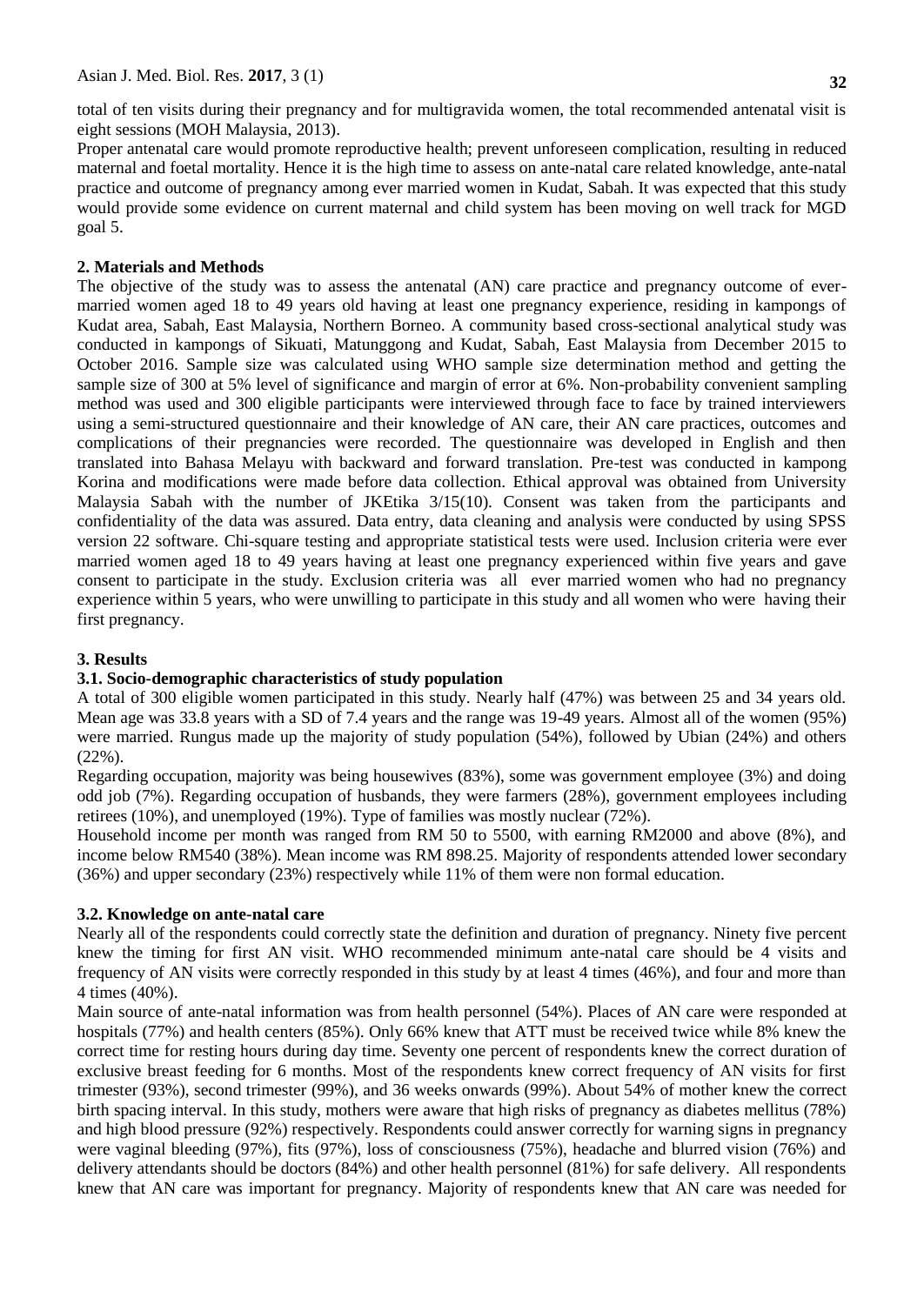ensuring mother and baby in the healthy state. Some responded that it was needed for safe delivery and avoiding complications.

# **3.3. Level of knowledge on ante-care of respondents**

There were 15 questions testing on knowledge regarding AN care. Each correct answer earned one mark and incorrect answer earned none. For multiple answers, each correctly answer earned one mark. The range of knowledge score was between 12 and 23. Mean and median were being18 with 2.62 as standard deviation. The knowledge scores were divided into two categories by using the median knowledge score (as the cutoff point) and found good knowledge category (47%) and poor knowledge category (53%) (Table 1).

# **3.4. Ante-natal practice of study population**

Nearly all of the respondents received ante-natal care (99%). They were encouraged to get ante-natal care by health care providers (39%). They were taken ante-natal care from nurses (89%), doctors (9%) and by themselves (only two respondents). Ante-natal care was received at a health clinic (54%) and at clinic desa (38%). AN care was started to be taken at one month (11%), at two months (36%), at three months (40%) and late AN care (13%). Regarding frequency of ante-natal care, nearly 2% were taken less than 4 times and the rest (98%) were taken 4 AN visits and more. Mean ante-natal visits was 9 times. More than 80% of respondents received all types of AN care services.

# **3.5. Outcomes of pregnancies of studied respondents**

Mode of delivery were by normal spontaneous vaginal delivery (91%), LSCS (8%) and instrumental delivery (1%).Birth attendants were by doctors (36%) and other health personnel (64%). All delivery was institutionalized at hospitals (97%) and health clinics (3%). About 92% of them had no maternal and infant complication. One baby was died in neonatal period.

# **3.6. Association between knowledge score and education**

It was found that as education level increased, knowledge score also increased. There was statistical significant association between education level and knowledge score on AN care  $(p=.023)$  (Figure1).

# **3.7. Association between income and knowledge score of respondents**

A significant association between income and knowledge  $(p=0.006)$  was found. As income increased, good knowledge score also increased (Table 2).

# **3.8**. **Association between education and income of respondents**

A significant association between education and income (p=0.000) (Table 3).

# **3.9. Association between AN care knowledge and AN care practice**

AN care knowledge was found to be significantly associated with AN care practice .As number of AN visit increased, good knowledge score also increased (p=0.005) (Table 4).

# **3.10. Association between AN care practice and complication after delivery**

There was no significant association between AN practice and complication after delivery .But as the number of AN visit increased in frequency there were also decrease in number of complication after delivery (Table 5).

# **Table 1. Level of knowledge on ante-natal care by respondents.**

| <b>Knowledge score</b> | Frequency | $\frac{6}{9}$ |
|------------------------|-----------|---------------|
| Poor( $=<18$ )         | 158       | 52.67         |
| Good $(>18)$           | 142       | 47.3          |
| Total                  | 300       | 100           |

Range=12 to 23; Mean =  $18.04$ ; SD =  $2.62$ : Median=18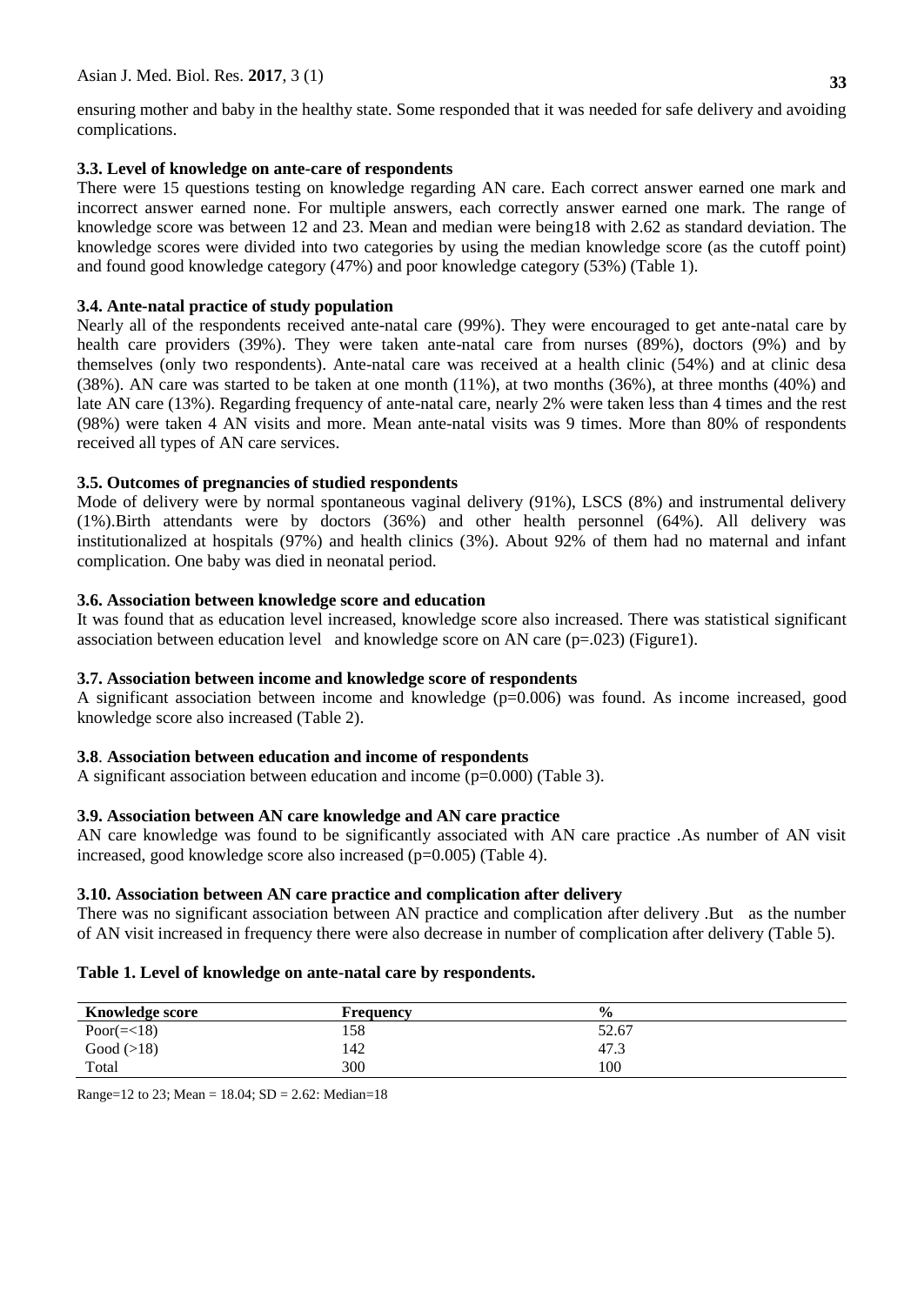

 $\chi^2$  = 7.539; P value = 0.023

# **Figure 1. Association between education and knowledge on ante-natal care.**

|  | Table 2. Association between income and knowledge on ante-natal care. |  |  |  |  |
|--|-----------------------------------------------------------------------|--|--|--|--|
|  |                                                                       |  |  |  |  |

| Total knowledge score |              | <b>Total</b> |  |
|-----------------------|--------------|--------------|--|
| Poor                  | Good         |              |  |
| 75(65.2%)             | $40(34.8\%)$ | $115(100\%)$ |  |
| 43(46.7%)             | $50(53.3\%)$ | 93(100%)     |  |
| $31(43.6\%)$          | 36(53.7%)    | $67(100\%)$  |  |
| 9(36%)                | $16(64\%)$   | $25(100\%)$  |  |
| 158(52.8)             | 142(47.2%)   | 300(100%)    |  |
|                       |              |              |  |

 $\chi^2 = 12.45; P = 0.006$ 

# **Table 3. Association between education and income of respondents.**

| Income           |                       |           |                 |                   |              |
|------------------|-----------------------|-----------|-----------------|-------------------|--------------|
| <b>Education</b> | <b>Extremely</b> poor | Poor      | <b>Moderate</b> | High              | <b>Total</b> |
|                  | RM < 540              | RM541-959 | RM 960-1999     | RM 2000 and above |              |
| Low              | 64 (64%)              | 27(27%)   | 7(7%)           | $2(2\%)$          | $100(100\%)$ |
| Middle           | 45 (25%)              | 61 (35%)  | 53 (30%)        | $17(10\%)$        | 176 (100%)   |
| High             | 6(25%)                | 5(21%)    | 7(29%)          | 6(25%)            | 24 (100%)    |
| Total            | 115 (39%)             | 93 (31%)  | 67(22%)         | 25(8%)            | 300 (100%)   |

 $\chi^2$  = 56.841, P value = 0.000

# **Table 4. Association between antenatal care knowledge and AN care practice.**

| AN practice        | <b>Total Knowledge Score</b> | <b>Total</b> |            |
|--------------------|------------------------------|--------------|------------|
|                    | Poor $(\equiv < 18)$         | Good(>18)    |            |
| 1 to 3 visits      | 4(80.0%                      | $1(20.0\%)$  | $5(100\%)$ |
| 4 to 9 visits      | $96(60.4\%)$                 | 63(39.6%)    | 159(100%)  |
| $10$ to $20$ visit | 57(42.5%)                    | 77(57.5%)    | 134(100%)  |
| Total              | 157(52.7%)                   | 141(47.3 %)  | 298(100%)  |

 $\chi^2$ =10.806; P value = 0.005

**34**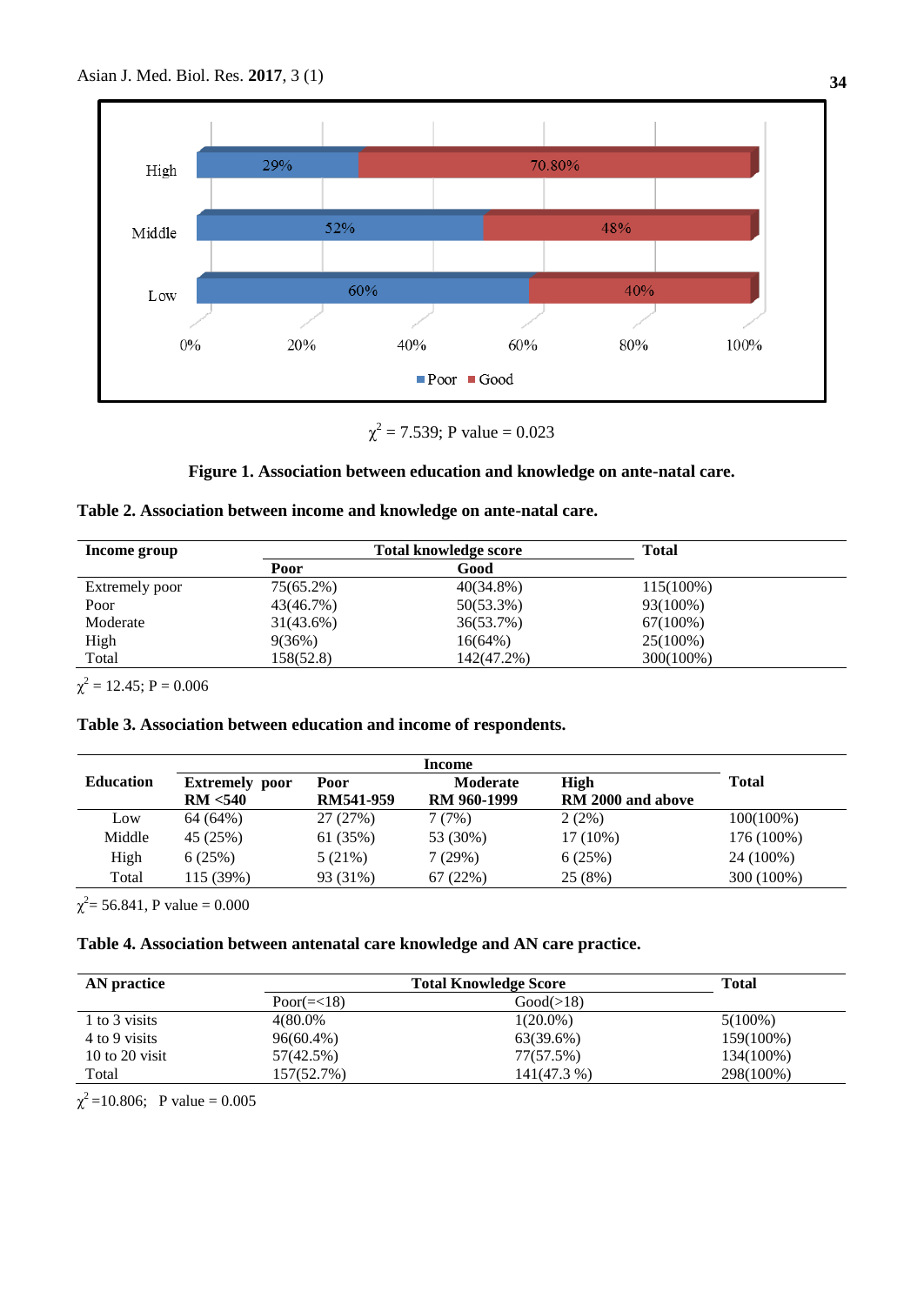| AN practice     | <b>Complication after deliverv</b> | <b>Total</b>   |            |
|-----------------|------------------------------------|----------------|------------|
|                 | Yes                                | N <sub>0</sub> |            |
| 1 to 3 visits   | $0(0.00\%)$                        | $5(100\%)$     | $5(100\%)$ |
| 4 to 9 visits   | 14 (8.8%)                          | 145 (91.2%)    | 159 (100%) |
| 10 to 20 visits | 9(6.7%)                            | 125 (93.3%)    | 134 (100%) |
| Total           | 23 (7.7 %)                         | 275 (92.3%)    | 298 (100)  |

**Table 5. Association between ante-natal care practice and complications after delivery.**

 $\chi^2$  =0.871; P value = 0.647

#### **4. Discussion**

#### **4.1. Knowledge on ante-natal care**

Lothian (2009) recommended about every pregnant woman needs to know the most important way to ensure a healthy and safe birth by choosing an appropriate provider and safe place of birth. In this study, places of antenatal care were responded at hospitals (77%) and health centers (85%), and all respondents knew that hospitals were safe places for delivery.

WHO (2006) recommended that pregnant women should go for their first ANC visit as early as possible in pregnancy preferably in the first trimester. In this study, only 39% of respondents knew about visiting as early as possible and 56% of them knew correctly about first ANC visit within first trimester.

UNICEF, UNFPA and WHO recommended that a minimum of four antenatal care visits should be taken during pregnancy (UNICEF, 2015). In this study, respondents knew correctly as at least 4 times (46%), 4 to 6 times (13%) and more than 4 times (40%). This study finding on correct frequency of ante-natal visits needed to know was only 1% which was much lower than that of (Rosliza and Muhamad, 2011) in which 25% did not know correctly. This study was comparable with (Halle, 2015) conducted at Cameroon, where pregnant women's knowledge about the timing, goals of ANC visits, and the number of antenatal visits were key parameters for knowledge on ante-natal care.

Ghanaian mothers on knowledge of birth spacing revealed that a greater proportion of women (98%) had heard about birth spacing, however only a few (10%) had in depth knowledge (Christina, 2014).

In this study, only 54% of respondents knew correctly the birth spacing interval. So health education during post-natal care should be highlighted for birth spacing interval.

In this study, mothers were aware that high risks of pregnancy as diabetes mellitus (78%) and high blood pressure (92%) respectively. Rosliza and Muhamad (2011) revealed only about half of these women were aware of the complications of diabetes and high blood pressure. In this study, respondents could answer correctly for warning signs in pregnancy were vaginal bleeding (97%), fits (97%), loss of consciousness (75%), headache and blurred vision (76%). Shirin (2011) stated that pregnant women's knowledge of the danger signs was poor, as only 42% knew about swelling of the feet, 36% were aware of fits, 26% knew about severe headaches and 25% knew about unusual bleeding. Matyukira (2014) stated that women had good knowledge about vaginal bleeding as a danger sign during pregnancy (93%), and pregnancy risks as diabetes and high blood pressure (82%). Results of Rosliza and Muhamad (2011) also indicated that it was not easy for women to identify the complications which may arise with such conditions during pregnancy.

In this study, delivery attendants should be doctors (84%) and other health personnel (81%) for safe delivery. All respondents knew that AN care was important for pregnancy. Majority of respondents knew that AN care was needed for ensuring mother and baby in the healthy state. Some responded that it was needed for safe delivery and avoiding complications. In the South-West zone of Nigeria study stated that 94% of the respondents agreed that the goal of focused antenatal was to prepare the pregnant mothers for delivery and possible complications (Amosu *et al.*, 2011).

Considerably less women knew that anti-tetanus toxoid (ATT) must be received twice (66%). It could reveal the gap for the importance of second dose of Tetanus Toxoid vaccination during pregnancy although all knew that vitamin supplements and nutritious foods were essential.

Good knowledge score on AN care 47% found in this study was comparable with that of 44% found out in Rosliza and Muhamad (2011) study but could be lower than that stated by Ojong *et al.* (2015) study at Nigeria having nearly 80% and by Matyukira (2014) study revealed 68%. It could reflect the need of health education program to be reviewed on imparting the components and benefits of AN care.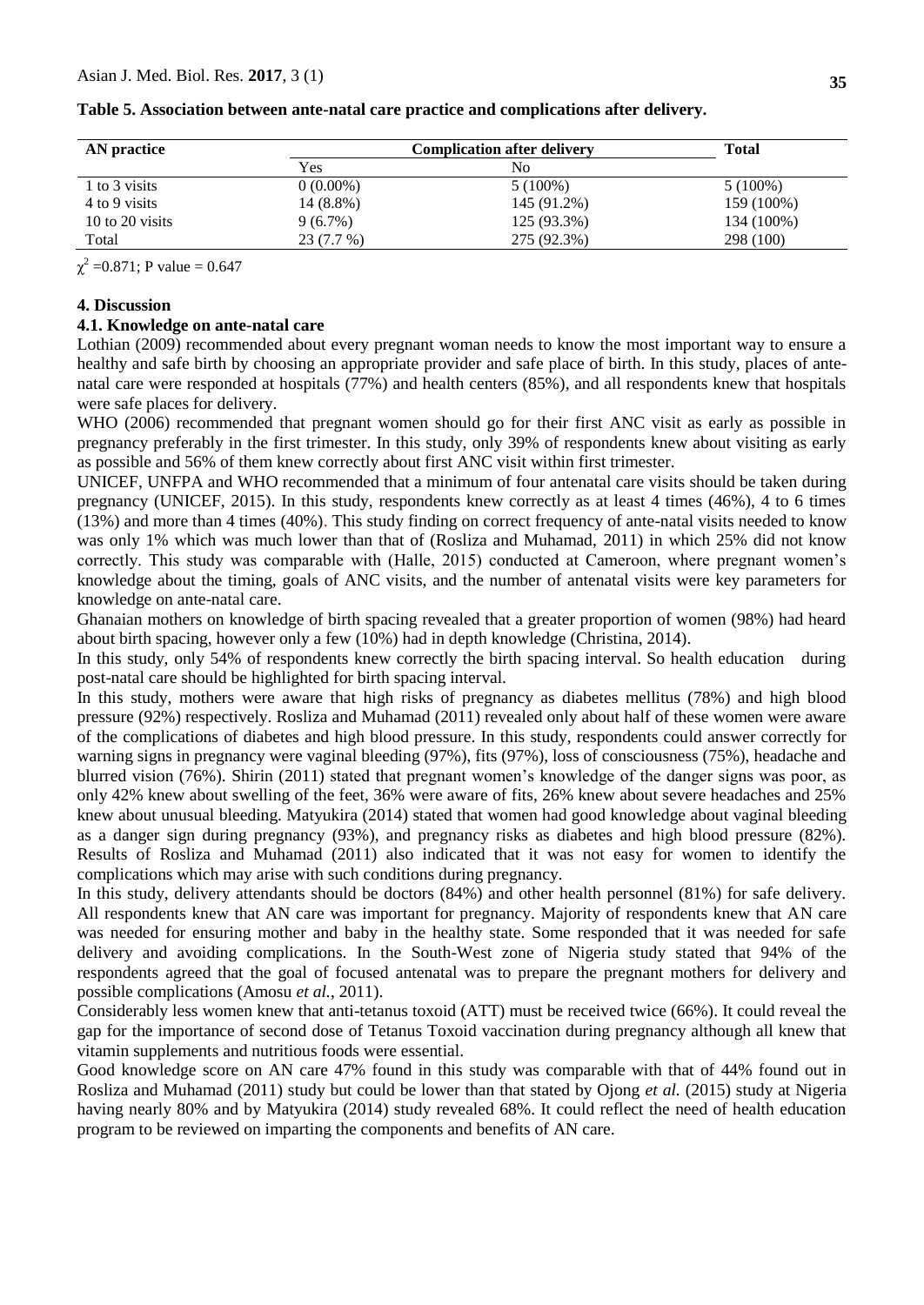# **4.2. Practice on ante-natal care**

In this study, nearly 87% of respondents started to take ante-natal care within first three months which was much higher than that of 43% revealed by Matyukira (2014) study.

WHO (2015) stated that only 64% of pregnant women received the recommended minimum of four antenatal care visits or more globally suggesting that large expansions in antenatal care coverage are still needed. This study finding on ante-natal care at least 4 times was 98% could be regarded as quite satisfactory and even much higher than global indicator of women receiving ante-natal acre at least once 83% for the period 2007-2014.

In this study, more than 92% of respondents received all ante-natal care related service during pregnancy. Only 81% of them answered for blood glucose testing and 86% stated that they had done ultrasound examination. It might be due to recall bias or not knowing the types of blood test examined.

### **4.3. Knowledge on ante-natal care and socio-economic conditions**

In this study, higher education level was statistically significant association with higher knowledge score on AN care. According to Zhao *et al.* (2009) education is the most powerful influence on the knowledge score of maternal health. One anecdotal evidence from China study revealed that women who had education of junior high school or higher had a better knowledge level than those who were less educated. Onasoga *et al.* (2012) stated that an educated woman was more aware of health problems, availability of health services and utilization of this information more effectively than someone who was not educated. In this study, higher income was also related with higher knowledge score which was consistent with findings of the study done in Bangladesh (Kabir and Khan*,* 2013). Higher income was also associated with higher education which in turn related with higher knowledge score.

#### **4.4. Ante-natal care practice and associated factors**

In this study, there was significant association between ante-natal care visit and ante-natal care knowledge  $(p=0.005)$ . It could not be differentiated that higher ante-natal care knowledge promoted ante-natal care practice or the repeated knowledge had gained through multiple ante-natal visits. But YeY *et al.* (2010) studied in Lao PDR confirmed that level of education and ante-natal knowledge were most important predictors of ante-natal utilization, women who were highly knowledgeable were 6.5 times (95% CI: 2.4to17.6) more likely to do so than those who were deficient in knowledge.

# **4.5. Outcome of pregnancy**

There was no significant association between frequency of antenatal visits and complication after delivery. This might be due to all mothers were delivered by skilled birth attendants at hospital or clinic facilities. The direct relationship between antenatal care visits and pregnancy outcomes could not be elucidated.

# **5. Conclusions**

Access to ante-natal care practice could be regarded as highly satisfactory but thorough knowledge about the importance of ante-natal care should be strengthened. Lower education and poor people could be assumed as vulnerable and marginalized group as ante-natal care knowledge was related with education and income, and ante-natal visit at least four times was also related with ante-natal care knowledge. The pregnancy outcomes and complications were favorable with all the deliveries were institutionalized and attended by skilled health personnel. It could be assumed that current maternal and child health system had been moving on well track in the pursuit of MGD goal 5.

#### **Acknowledgements**

The researcher would like to convey the deepest appreciation to Dean Prof Zainal and to the staff of PPI, and staff of Science Sector Department , FPSK,UMS for their support and help throughout this study. The researchers would like to express their sincere appreciation and gratitude to all the respondents of Kudat area on their willingness to participate. This research is supported by University Malaysia Sabah Grant code number SLBO104-SKK-2015.

# **Conflict of interest**

None to declare.